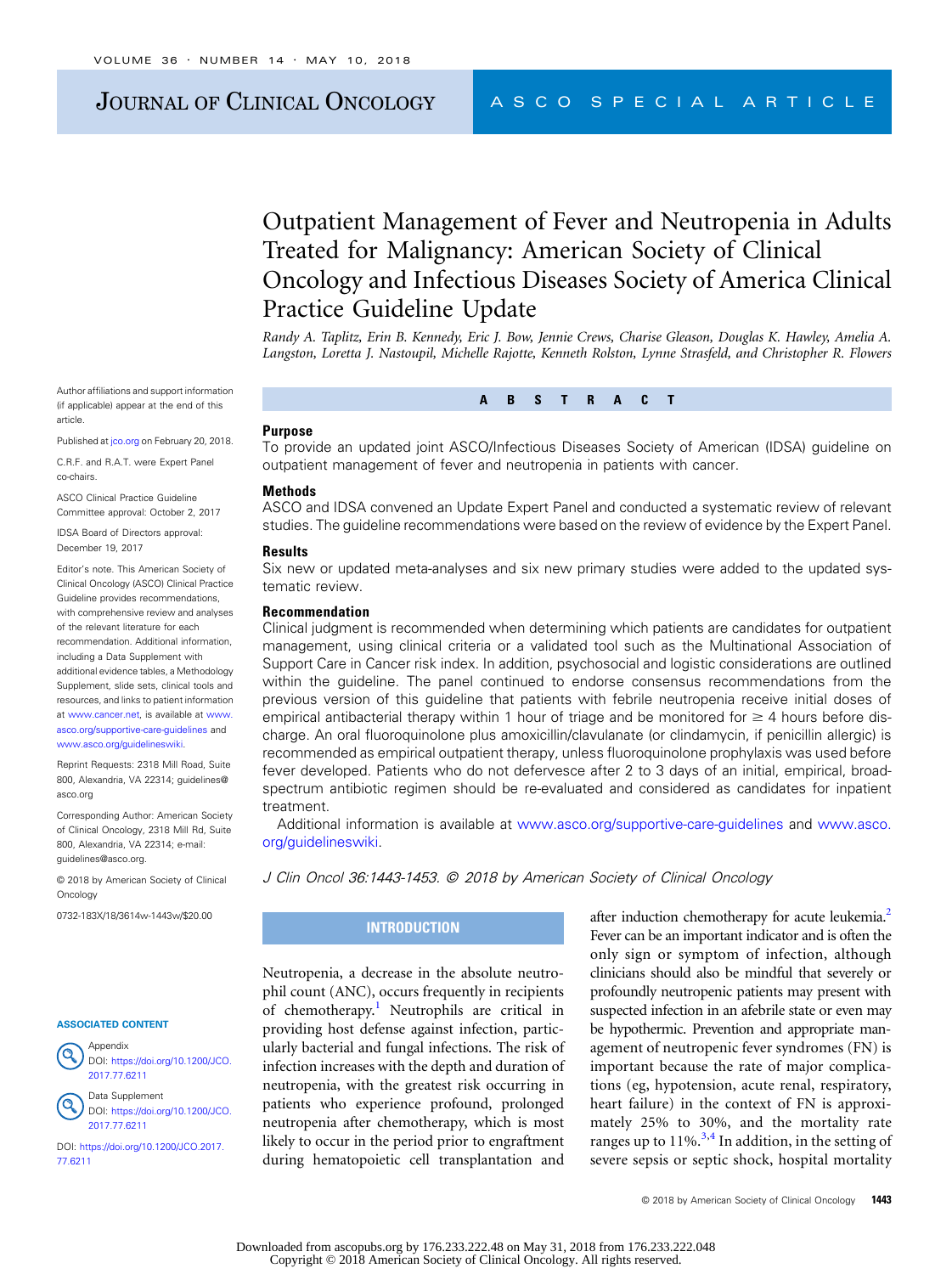## THE BOTTOM LINE

Outpatient Management of Fever and Neutropenia in Adults Treated for Malignancy: American Society of Clinical Oncology and Infectious Diseases Society of America Clinical Practice Guideline Update

### Guideline Question

Which patients with fever and neutropenia can be treated as outpatients, and what are the appropriate interventions for these patients?

### Target Population

Patients with cancer who require treatment of fever and neutropenia.

### Target Audience

Oncologists, infectious disease specialists, emergency medicine physicians, nurses, and advanced practice providers who may treat patients with neutropenia resulting from cancer treatment.

### Methods:

An Expert Panel was convened to develop update clinical practice guideline recommendations based on a systematic review of the medical literature.

Key Recommendations for outpatient management of fever and neutropenia are outlined in [Figure 1](#page-2-0). Additional details regarding the quality of evidence and strength of recommendations are included with the Recommendations section.

### Additional Resources:

More information, including a Data Supplement with additional evidence tables, a Methodology Supplement with information about evidence quality and strength of recommendations, slide sets, and clinical tools and resources, is available at [www.asco.org/supportive](http://www.asco.org/supportive-care-guidelines)[care-guidelines](http://www.asco.org/supportive-care-guidelines) and [www.asco.org/guidelineswiki.](http://www.asco.org/guidelineswiki) Patient information is available at [www.cancer.net](http://www.cancer.net)

ASCO believes that cancer clinical trials are vital to inform medical decisions and improve cancer care, and that all patients should have the opportunity to participate.

may be as high as [5](#page-9-0)0%.<sup>5</sup> In 2013, ASCO released a guideline on antimicrobial prophylaxis for FN, as well as recommendations for identifying patients with fever and neutropenia who may be treated as outpatients.<sup>[6](#page-9-0)</sup> The Infectious Diseases Society of America (IDSA) "Clinical Practice Guideline for the Use of Antimicrobial Agents in Neutropenic Patients with Cancer" was released in  $2011<sup>7</sup>$  For outpatient identification, validated tools such as the Multinational Association of Support Care in Cancer (MASCC) score or Talcott's rules, as well as clinical judgment, were recommended.<sup>[6](#page-9-0),[7](#page-9-0)</sup> This update includes new evidence on risk stratification of patients who are seemingly stable and at lower risk for FN, a population that has been difficult to assess accurately in the past.<sup>[3](#page-9-0)</sup> Antimicrobial prophylaxis recommendations are not included in this guideline update; they will be updated in a forthcoming separate ASCO/IDSA guidance document. The decision to address these two topics in separate guidelines was made to make the recommendations clearer and easier to use for clinicians.

This guideline update is being carried out in partnership with the IDSA. ASCO methodology relies on analysis of strength and quality of evidence; IDSA uses the Grading of Recommendations Assessment Recommendations and Evaluation (GRADE) system for rating the quality of evidence and determining the strength of the recommendations. This guideline uses ASCO methodology and

grading system. A summary of the key recommendations contained within this guideline can be found in the Bottom Line Box.

### Guideline Questions

- 1. What is the recommended initial diagnostic approach for patients with fever who are seeking emergency medical care within 6 weeks of receiving chemotherapy?
- 2. Which patients with FN are at low risk of medical complications and are, therefore, candidates for outpatient management?
- 3. What psychosocial and logistic recommendations must be met for patients to be eligible for outpatient management?
- 4. Should patients with FN who are appropriate candidates for outpatient management receive their initial dose(s) of empirical antimicrobial(s) in the hospital or clinic and be observed, or can they be discharged immediately after evaluation?
- 5. What antimicrobials are recommended for outpatient empirical therapy in patients with FN?
- 6. If low-risk outpatients with FN do not defervesce after 2 to 3 days of an initial, empirical, broad-spectrum antibiotic regimen, should they be considered for hospitalization or continue to be treated on an outpatient basis?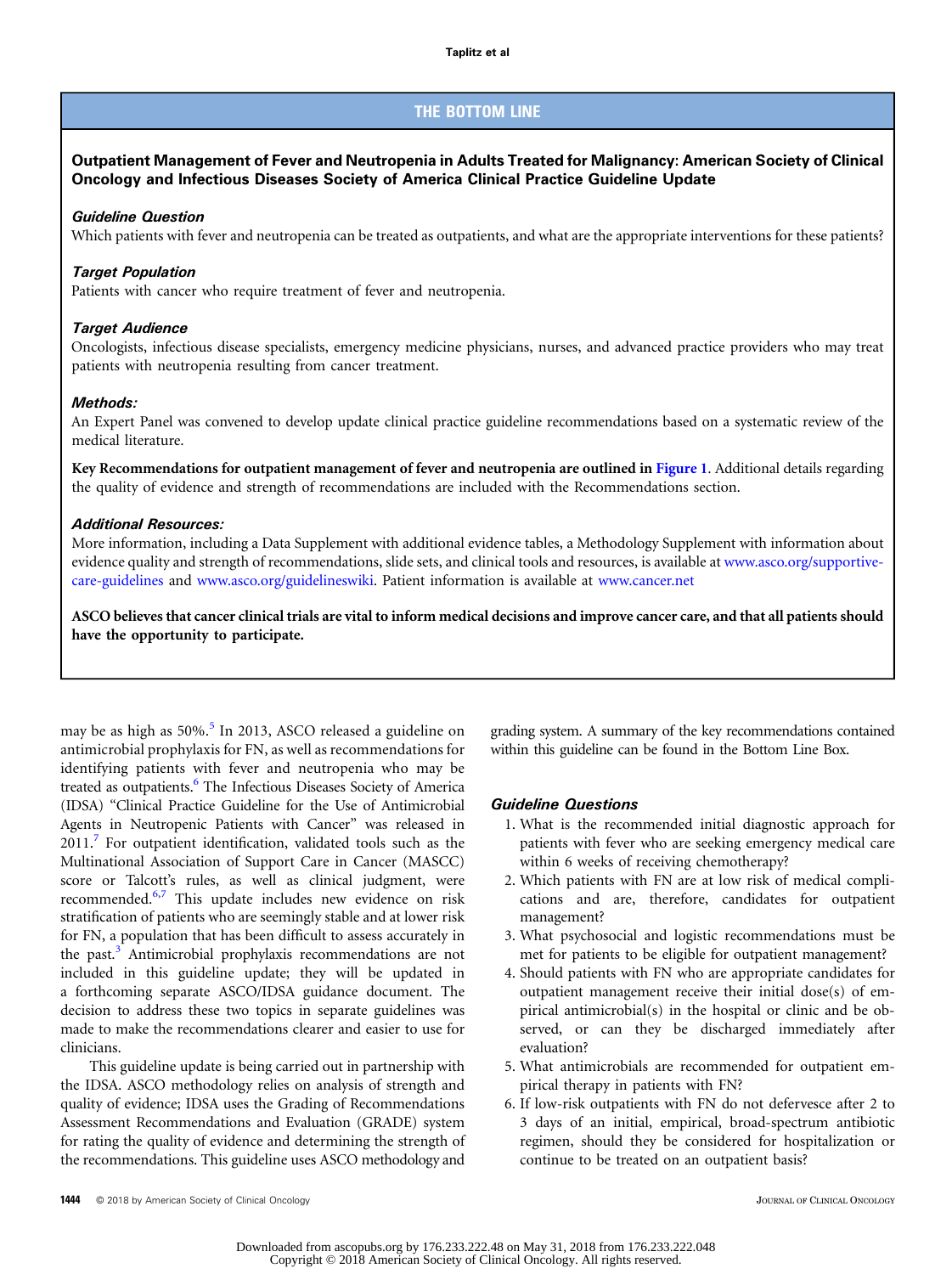<span id="page-2-0"></span>

### **METHODS**

#### Guideline Update Development Process

This systematic review–based guideline product was developed by an Expert Panel with multidisciplinary expertise (Appendix [Table A1,](#page-12-0) online only). A patient representative and an ASCO guidelines staff member with health research methodology experience were also included. The Expert Panel met via teleconference and/or webinar and corresponded through e-mail. Based upon the consideration of the evidence, the authors were asked to contribute to the development of the guideline, provide critical review, and finalize the guideline recommendations. Members of the Expert Panel were responsible for reviewing and approving the penultimate version of guideline, which was then submitted to the Journal of Clinical Oncology (JCO) for editorial review and consideration for publication. All ASCO guidelines are ultimately reviewed and approved by the Expert Panel and the ASCO Clinical Practice Guideline Committee prior to publication. In addition, the guideline was reviewed and approved by the IDSA Standards and Practice Guidelines Committee and Board of Directors. All funding for the administration of the project was provided by ASCO.

The recommendations were developed by an Expert Panel with multidisciplinary representation, including expertise in medical oncology, hematology, infectious diseases, and nursing, and based on a systematic

[jco.org](http://jco.org) © 2018 by American Society of Clinical Oncology 1445

Fig 1. Summary of key recommendations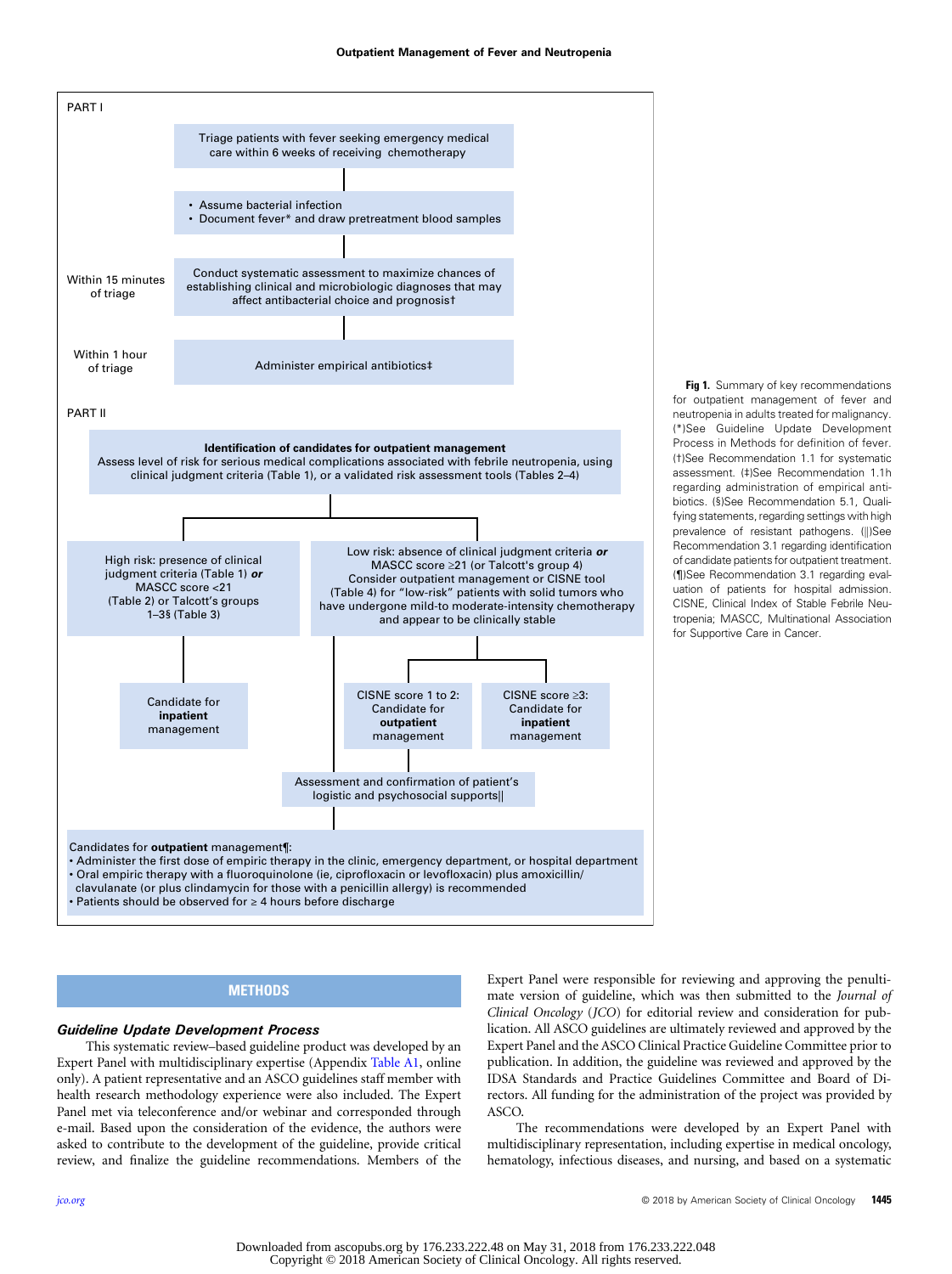review of Medline conducted with the PubMed search engine (May 2011 through November 2016). Articles were selected for inclusion in the systematic review if they were randomized trials and observational studies related to outpatient identification and management. Tools designed to identify potential candidates for outpatient management must have been validated by published studies to be considered eligible for inclusion in the evidence base.

Neutropenia was defined by the Panel as an ANC  $< 1,000/\mu L$ (equivalent to <  $1.0 \times 10^9$ /L), severe neutropenia as ANC <  $500/\mu$ L (equivalent to  $< 0.5 \times 10^9$ /L), and profound neutropenia as  $< 100$ / $\mu$ L (equivalent to  $< 0.1 \times 10^9$ /L). Fever in neutropenic patients is defined as a single oral temperature of  $\geq 38.3^{\circ}$ C (101°F) or a temperature of  $\geq 38.0^{\circ}$ C  $(100.4\text{°F})$  sustained over 1 hour.<sup>[7](#page-9-0)</sup>

Articles were excluded from the systematic review if they were (1) meeting abstracts not subsequently published in peer-reviewed journals; (2) editorials, commentaries, letters, news articles, case reports, narrative reviews; or (3) published in a non-English language.

The guideline recommendations are crafted, in part, using the Guidelines Into Decision Support (GLIDES) methodology and accompa-nying BRIDGE-Wiz software (Yale University, New Haven, CT).<sup>[8](#page-10-0)</sup> In addition, a guideline implementability review is conducted. Based on the implementability review, revisions were made to the draft to clarify recommended actions for clinical practice. Ratings for the type and strength of recommendation, evidence, and potential bias are provided with each recommendation. See the Methodology Supplement for more information about the ASCO grading system.

Detailed information about the methods used to develop this guideline update is available in the Methodology Supplement at [www.asco.](http://www.asco.org/supportive-care-guidelines) [org/supportive-care-guidelines](http://www.asco.org/supportive-care-guidelines), including an overview (eg, panel composition, development process, and revision dates), literature search and data extraction, the recommendation development process (GLIDES and BRIDGE-Wiz), and quality assessment.

The ASCO Expert Panel and guidelines staff will work with co-chairs to keep abreast of any substantive updates to the guideline. Based on formal review of the emerging literature, ASCO will determine the need to update. The Methodology Supplement (available at [www.asco.org/supportive](http://www.asco.org/supportive-care-guidelines)[care-guidelines\)](http://www.asco.org/supportive-care-guidelines) provides additional information about the "Signals" approach.<sup>[9](#page-10-0)</sup>

This is the most recent information as of the publication date. Visit the ASCO Guidelines Wiki at [www.asco.org/guidelineswiki](http://www.asco.org/guidelineswiki) to submit new evidence.

### Guideline Disclaimer

The Clinical Practice Guidelines and other guidance published herein are provided by the American Society of Clinical Oncology, Inc. (ASCO) to assist providers in clinical decision making. The information herein should not be relied upon as being complete or accurate, nor should it be considered as inclusive of all proper treatments or methods of care or as a statement of the standard of care. With the rapid development of scientific knowledge, new evidence may emerge between the time information is developed and when it is published or read. The information is not continually updated and may not reflect the most recent evidence. The information addresses only the topics specifically identified therein and is not applicable to other interventions, diseases, or stages of diseases. This information does not mandate any particular course of medical care. Further, the information is not intended to substitute for the independent professional judgment of the treating provider, as the information does not account for individual variation among patients. Recommendations reflect high, moderate, or low confidence that the recommendation reflects the net effect of a given course of action. The use of words like "must," "must not," "should," and "should not" indicates that a course of action is recommended or not recommended for either most or many patients, but there is latitude for the treating physician to select other courses of action in individual cases. In all cases, the selected course of action should be considered by the treating provider in the context of treating the individual patient. Use of the information is voluntary. ASCO provides this

information on an "as is" basis and makes no warranty, express or implied, regarding the information. ASCO specifically disclaims any warranties of merchantability or fitness for a particular use or purpose. ASCO assumes no responsibility for any injury or damage to persons or property arising out of or related to any use of this information, or for any errors or omissions.

#### Guideline and Conflicts of Interest

The Expert Panel was assembled in accordance with ASCO's Conflict of Interest Policy Implementation for Clinical Practice Guidelines ("Policy," found at <http://www.asco.org/rwc>). All members of the Expert Panel completed ASCO's disclosure form, which requires disclosure of financial and other interests, including relationships with commercial entities that are reasonably likely to experience direct regulatory or commercial impact as a result of promulgation of the guideline. Categories for disclosure include employment; leadership; stock or other ownership; honoraria, consulting or advisory role; speaker's bureau; research funding; patents, royalties, other intellectual property; expert testimony; travel, accommodations, expenses; and other relationships. In accordance with the Policy, the majority of the members of the Expert Panel did not disclose any relationships constituting a conflict under the Policy.

#### Clinical Question 1

What is the recommended initial diagnostic approach for patients with fever who are seeking emergency medical care within 6 weeks of receiving chemotherapy?

Recommendation 1.1. In the absence of an alternative explanation, clinicians should assume that fever in a patient with neutropenia from cancer therapy is the result of an infection. The initial diagnostic approach should maximize the chances of establishing clinical and microbiologic diagnoses that may affect antibacterial choice and prognosis. A systematic evaluation should include the following:

- a. Complete history and physical examination to identify infectious foci
- b. Complete blood count with leukocyte differential count, hemoglobin and platelet count; serum electrolytes; serum creatinine, blood urea nitrogen, and serum lactate concentrations; and liver function tests, including total bilirubin, alkaline phosphatase, and transaminase concentrations
- c. At least two sets of blood cultures from different anatomic sites, including a peripheral site as well as one line lumen of a central venous catheter, if present, although the Expert Panel recognizes that that some centers may modify this practice and use only peripheral cultures, given the potential for false-positive results with blood cultures from the line lumen of a central venous catheter
- d. Cultures from other sites, such as urine, lower respiratory tract, CSF, stool, or wounds, as clinically indicated
- e. Chest imaging study for patients with signs and/or symptoms of lower respiratory tract infection
- f. Patients with an influenza-like illness (ie, sudden onset of a respiratory illness characterized by fever and cough and at least one of the following: malaise, sore throat, coryza, arthralgias, or myalgias) in the setting of seasonal community-acquired respiratory illnesses should have a nasopharyngeal swab obtained for detection of influenza. In some settings, such as patients with such symptoms in the setting of hematologic malignancy and hematopoietic stem-cell transplantation (HSCT), strong consideration should be given to obtaining expanded viral panels for detection of additional respiratory viruses (influenza virus, parainfluenza virus, adenovirus, coronavirus, respiratory syncytial virus, human metapneumovirus, enteroviruses, and rhinovirus).

(Type of recommendation: consensus based, benefits outweigh harms; Evidence quality: low; Strength of recommendation: moderate)

g. Assessment should occur soon (ie, within 15 minutes) after triage for patients presenting with FN within 6 weeks of receiving chemotherapy.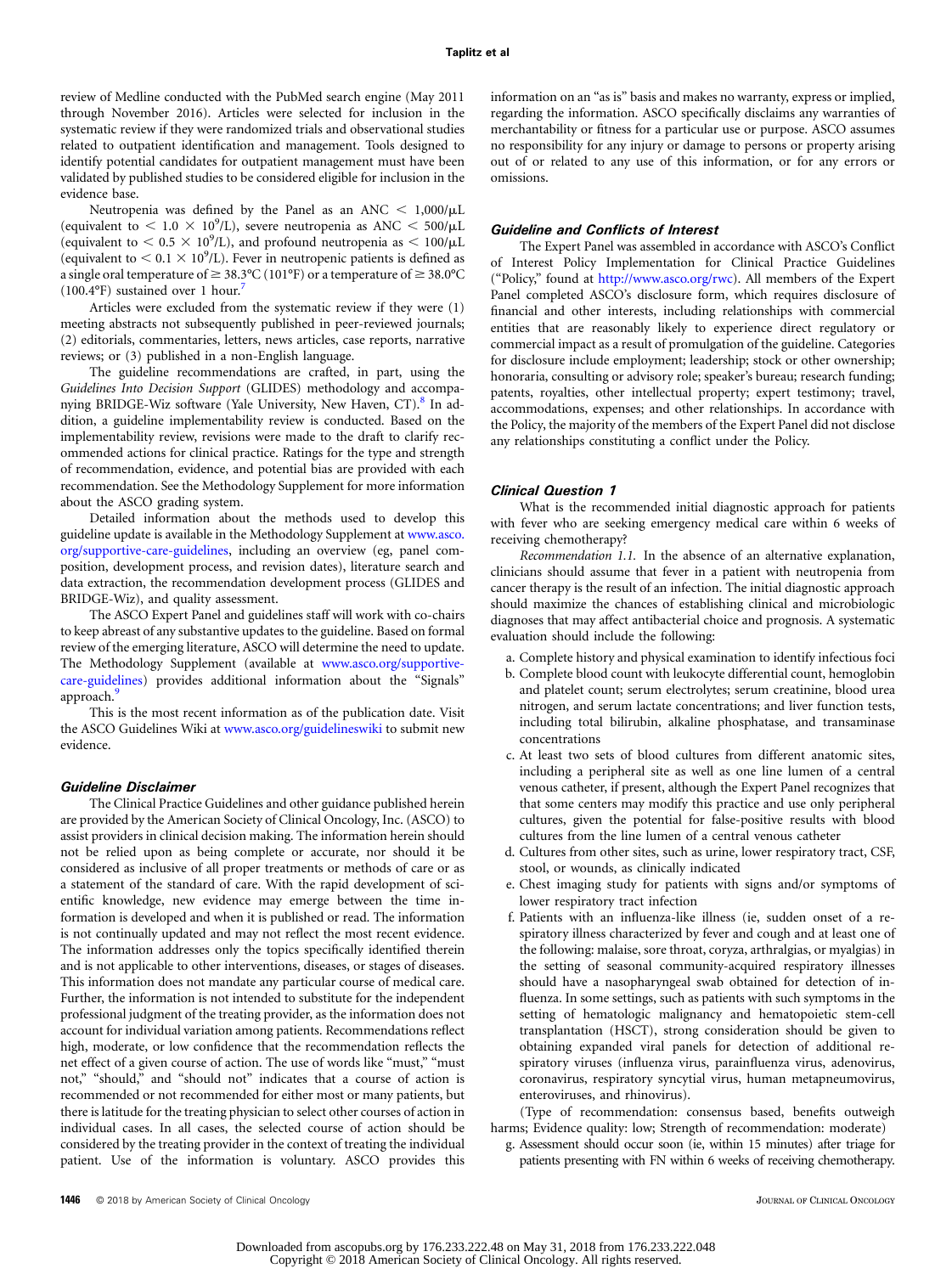This assessment is intended to be a sensitive test with low specificity, emphasizing inclusivity rather than exclusivity.

- h. The first dose of empirical therapy should be administered within 1 hour after triage from initial presentation. In addition, the following recommendations from the 2010 IDSA guidelines are endorsed:
	- Patients who are seen in clinic or the emergency department for FN and whose degree of risk has not yet been determined to be high or low within 1 hour should receive an initial intravenous (IV) dose of therapy while undergoing evaluation.[7](#page-9-0)
	- Monotherapy with an antipseudomonal  $\beta$ -lactam agent, such as cefepime, a carbapenem (eg, meropenem or imipenem-cilastatin), or piperacillin-tazobactam, is recommended. Other antimicrobials (eg, aminoglycosides, fluoroquinolones, vancomycin) may be added to the initial regimen for management of complications (eg, hypotension, pneumonia) or if antimicrobial resistance is sus-pected or proven.<sup>[7](#page-9-0)</sup>
	- Vancomycin (or other agents active against aerobic gram-positive cocci) is not recommended as a standard part of the initial antibiotic regimen for fever and neutropenia. These agents should be considered for specific clinical indications, including suspected catheter-related infection, skin or soft-tissue infection, pneumonia, or hemodynamic instability.<sup>7</sup>
	- Modifications to initial empirical therapy may be considered for patients at risk for infection with the following antibiotic-resistant organisms, particularly if the patient's condition is unstable or if the patient has positive blood-culture results suspicious for resistant bacteria: methicillin-resistant Staphylococcus aureus (MRSA), vancomycin-resistant Enterococcus (VRE), extendedspectrum  $\beta$ -lactamase (ESBL)-producing gram-negative bacteria, and carbapenemase-producing organisms, including Klebsiella pneumoniae carbapenemase (KPC). Risk factors include previous infection or colonization with the organism and treatment in a hospital with high rates of endemicity.<sup>[7](#page-9-0)</sup>
		- <sup>s</sup> MRSA: Consider early addition of vancomycin, linezolid, or, in the absence of evidence for pneumonia, daptomycin.
		- $\circ$  VRE: Consider early addition of linezolid or daptomycin.
		- <sup>s</sup> ESBLs: Consider early use of a carbapenem.
		- $\circ$  KPCs: Consider early use of polymyxin-colistin or tigecycline,  $10$ or a newer  $\beta$ -lactam with activity against resistant gramnegative organisms as a less toxic and potentially more effective alternative.

(Type of recommendation: consensus-based, benefits outweigh harms; Evidence quality: low; Strength of recommendation: strong)

Literature review and analysis. The previous version of this guideline indicated no studies had been found that compared different diagnostic procedures for oncology patients with FN, thus the Panel issued a consensus recommendation that a systematic evaluation should be conducted, which would include the steps outlined in Recommendation 1.1.

The limitations of the rapidity and sensitivity of blood cultures have generated interest in serum markers of inflammation, such as C-reactive protein, interleukins-6 and -8, and procalcitonin, as potential markers to guide decisions about antimicrobial use. In the 2011 IDSA guideline,<sup>[7](#page-9-0)</sup> current data at that time were not sufficient to recommend routine use of these serum markers. For this update, a systematic review with metaanalysis that reported diagnostic accuracy estimates for the biomarker procalcitonin for the diagnosis of bacteremia was included.<sup>[11](#page-10-0)</sup> Bacteremia was identified as the primary outcome rather than sepsis syndrome, because the latter may be too sensitive and nonspecific. In a subgroup analysis of 320 immunocompromised/neutropenic patients, the area under the receiver operating characteristic curve was 0.71 (0.70 to 0.80 is considered a fair level of diagnostic accuracy for predicting bacteremia). Pooled sensitivity was 66% (95% CI, 54% to 76%) and pooled specificity was 78% (95% CI ,71% to 83%), with a high level of statistical heterogeneity ( $I^2$  = 76%).<sup>[11](#page-10-0)</sup> The studies scored highly on the Quality Assessment of Diagnostic Accuracy Studies instrument, a validated tool designed to assess the quality of diagnostic accuracy studies that are included in systematic reviews, $12$ although scores for individual studies or for the subset used in the analysis of immunocompromised/neutropenic patients were not available. An additional study found that lipopolysaccharide-binding protein (LBP) had a similar diagnostic accuracy to procalcitonin or IL-6 for the diagnosis of infection.<sup>[13](#page-10-0)</sup> The update panel concluded that more research is needed before options such as procalcitonin or LBP can be recommended as effective tools to determine if antibiotics should be initiated.

Data on time to antibiotic administration are sparse, although two relevant studies $14,15$  $14,15$  $14,15$  were found during preparation for this update. Perron  $et al<sup>14</sup> found a significant association on multivariate analysis between time$  $et al<sup>14</sup> found a significant association on multivariate analysis between time$  $et al<sup>14</sup> found a significant association on multivariate analysis between time$ to administration (TTA) and length of hospital stay, but not mortality or ICU monitoring. Rosa et al<sup>15</sup> found a significant relationship between TTA and 28-day mortality, and a significant difference in 28-day mortality with a TTA of  $\leq$  30 minutes compared with 31 to 60 minutes for an inpatient population (log-rank  $P = .0002$ ).

The update panel also endorses the recommendation from the previous version of the guideline<sup>[6](#page-9-0)</sup> for prompt assessment by a physician after initial presentation and administration of the first dose of empirical therapy within 1 hour of triage.

#### Clinical Question 2

Which patients with FN are at low risk of medical complications and are, therefore, candidates for outpatient management?

- Recommendation 2.1.
- a. Clinical judgment should be used when selecting candidates for outpatient management. Factors to consider when assessing risk for medical complications in the setting of outpatient management of FN are outlined in [Table 1.](#page-5-0) (Type of recommendation: consensusbased, benefits outweigh harms; Evidence quality: low; Strength of recommendation: moderate)
- b. The MASCC index ([Table 2](#page-6-0)) or Talcott's rules [\(Table 3](#page-7-0)) are recommended tools for identifying patients who may be candidates for outpatient management. (Type of recommendation: evidence-based, benefits outweigh harms; Evidence quality: intermediate; Strength of recommendation: moderate) Qualifying statements.
- Patients with FN who are infected by fluoroquinolone-resistant, gram-negative pathogens that are also coresistant to  $\beta$ -lactams/ cephalosporins should be treated as inpatients with a carbapenembased regimen that likely requires multiple doses per day.
- Patients colonized with or suspected of having MRSA, VRE, or Stenotrophomonas maltophilia infection should be considered as candidates for inpatient management. Patients undergoing HSCT or induction therapy for acute leukemia are unlikely to be appropriate candidates for outpatient therapy.

Recommendation 2.2. The Clinical Index of Stable Febrile Neutropenia (CISNE; [Table 4](#page-7-0)) may be used as an additional tool to determine the risk of major complications among the group of patients with solid tumors who have undergone mild- to moderate-intensity chemotherapy and who appear to be clinically stable, assuming close proximity to an appropriate medical facility that can provide 24-hour access. (Type of recommendation: evidence-based, benefits outweigh harms; Evidence quality: intermediate; Strength of recommendation: moderate)

Literature review and analysis. The previous version of this guideline<sup>[6](#page-9-0)</sup> included several studies on stratifying risk for medical complications in adult oncology patients with FN from chemotherapy. The majority of these studies were validations of the MASCC score, which classifies patients as at low or high risk of medical complications and has been recommended as a method for identifying which patients are candidates for inpatient versus outpatient management of FN. One additional MASCC score validation study was found during preparation of this update that presented findings were consistent with previous results (Data Supplement).<sup>[16](#page-10-0)</sup>

In addition to an assessment of the validity of the MASCC score, as well as Talcott's rules, the previous version of this guideline<sup>[6](#page-9-0)</sup> presented a list of exclusion criteria used in studies of inpatient versus outpatient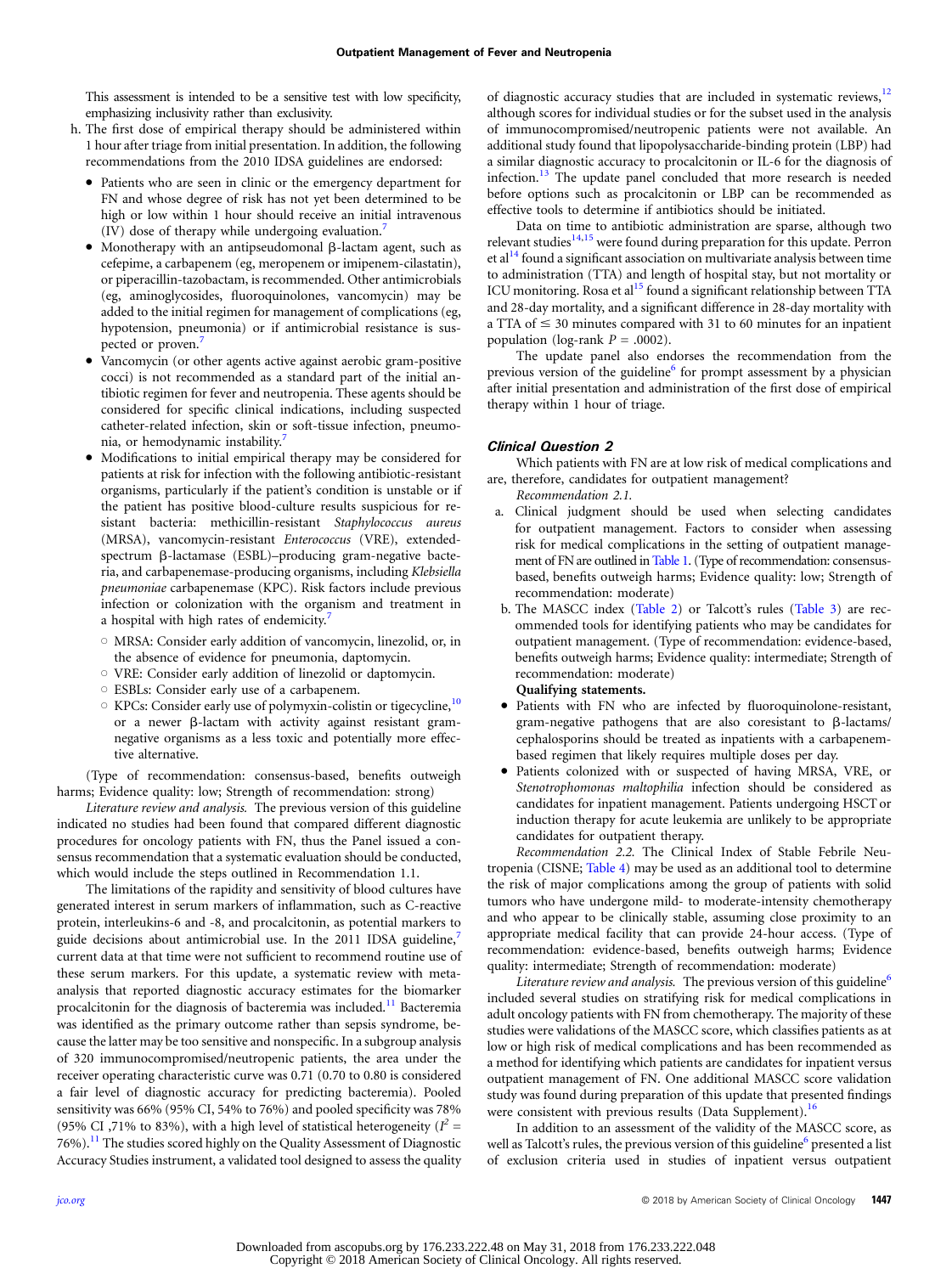#### Taplitz et al

<span id="page-5-0"></span>

|                                  | Table 1. Additional Specific Clinical Criteria That May Be Used to Exclude Patients With Cancer Who Have Fever and Neutropenia From Initial Outpatient Care Even<br>With a MASCC Score $\geq 21^6$                                                                                                                                                                                                                                                                                                                                                                        |
|----------------------------------|---------------------------------------------------------------------------------------------------------------------------------------------------------------------------------------------------------------------------------------------------------------------------------------------------------------------------------------------------------------------------------------------------------------------------------------------------------------------------------------------------------------------------------------------------------------------------|
| Category                         | Criteria                                                                                                                                                                                                                                                                                                                                                                                                                                                                                                                                                                  |
| Cardiovascular                   | Presyncope/witnessed syncope<br>Accelerated hypertension<br>New-onset or worsening of hypotension<br>Uncontrolled heart failure, arrhythmias, or angina<br>Clinically relevant bleeding<br>Pericardial effusion                                                                                                                                                                                                                                                                                                                                                           |
| Hematologic                      | Severe thrombocytopenia (platelets $<$ 10,000/ $\mu$ L)<br>Anemia (Hb $<$ 7 g/dL or Hct $<$ 21%)<br>ANC $<$ 100/ $\mu$ L of expected duration $\geq$ 7 days<br>Deep venous thrombosis or pulmonary embolism                                                                                                                                                                                                                                                                                                                                                               |
| Gastrointestinal                 | Unable to swallow oral medications<br>New-onset or clinically relevant worsening of diarrhea<br>Melena, hematochezia (hemorrhoid unrelated), or hematemesis<br>Abdominal pain<br>Ascites                                                                                                                                                                                                                                                                                                                                                                                  |
| Hepatic                          | Impaired hepatic function (aminotransferase values greater than five times ULN) or clinically relevant worsening of<br>aminotransferase values<br>Bilirubin $> 2.0$ mg/dL or clinically relevant increase in bilirubin level                                                                                                                                                                                                                                                                                                                                              |
| Infectious                       | Presence of a clear anatomic site of infection (eg, symptoms of pneumonia, cellulitis, abdominal infection, abnormal imaging<br>or microbial laboratory cultures)*<br>Any evidence of severe sepsist<br>Allergies to antimicrobials used for outpatient treatment<br>Antibiotics $\leq$ 72 hours before presentation<br>Intravascular catheter infection                                                                                                                                                                                                                  |
| Neurologic                       | Altered mental status/sensorium or seizures<br>Presence or concern for CNS infection or noninfectious meningitis<br>Presence or concern for spinal cord compression<br>New or worsening neurologic deficit                                                                                                                                                                                                                                                                                                                                                                |
| Pulmonary/Thorax                 | Tachypnea or hypopnea<br>Hypoxemia, hypercarbia<br>Pneumothorax or pleural effusion<br>Presence of cavitary lung nodule or imaging findings suggestive of an active intrathoracic process                                                                                                                                                                                                                                                                                                                                                                                 |
| Renal                            | Impaired renal function (creatinine clearance $\leq$ 30 mL/min) or oliguria or clinically relevant worsening renal function (as<br>determined by the treating physician)<br>New onset of gross hematuria<br>Urinary obstruction or nephrolithiasis<br>Clinically relevant dehydration<br>Clinically relevant electrolyte abnormalities, acidosis, or alkalosis (requiring medical intervention)                                                                                                                                                                           |
| Other significant<br>comorbidity | Presence of a major abnormality in regard to organ dysfunction, comorbid conditions, vital signs, clinical signs or symptoms,<br>or laboratory or imaging data<br>Any relevant clinical worsening (as determined by the treating physician) of organ dysfunction, comorbid condition, vital signs,<br>clinical signs or symptoms, or laboratory or imaging data<br>Physically or medically frail (as determined by the treating physician)<br>Pregnant or nursing<br>Need for intravenous pain control<br>Fractures, injuries, or the need for emergent radiation therapy |

NOTE. This is not a comprehensive list and does not replace the need for clinical judgment while making decisions on outpatient versus inpatient management of FN for individual patients.

Abbreviations: ANC, absolute neutrophil count; FN, febrile neutropenia; Hct, hematocrit; Hb, hemoglobin; ULN, upper limit of normal. \*New onset of minimal symptoms of urinary tract infection and sinusitis may be excluded from this requirement in most settings with neutropenia < 7 days and

absence of fungal infection. Recent clinical trials have included patients with more than one site of infection (eg, Kern et al<sup>19</sup>).

†Severe sepsis is a syndrome defined by the presence of evidence for systemic inflammatory response syndrome (defined by two or more of the following criteria: body temperature > 38°C or < 36°C; heart rate > 90 beats/min; respiratory rate > 20/min; partial pressure of CO<sub>2</sub> < 32 mmHg; or an alteration in the total leukocyte count to  $>$  12  $\times$  10<sup>9</sup>/L or  $<$  4  $\times$  10<sup>9</sup>/L; or the presence of  $>$  10% band neutrophils in the leukocyte differential), plus evidence of infection, plus evidence of end-organ dysfunction (ie, altered mental status, hypoperfusion [itself defined by hypotension (ie, systolic blood pressure < 90 mmHg, mean arterial pressure < 70 mmHg, systolic blood pressure decrease of > 40 mmHg, or < 2 standard deviations below the mean for age)], by an elevated serum lactate > 4 mmol/L, or oliguria (urine output < 0.5 mL/kg/h) and/or hypoxia.

management that were used to provide additional guidance on when inpatient management would be advised even in the event of a "low risk" MASCC score. These criteria are endorsed for this updated version of the guideline.

MASCC score and Talcott's rules have been found to misclassify some patients as being at low risk; pooled analysis found that serious complications developed in  $\leq 11\%$  of patients classified as low risk by MASCC score  $\geq$  21 and in 7% of patients in Talcott's group 4. Furthermore, the MASCC score and Talcott's classification were derived and validated in heterogeneous samples; patient has solid tumors, acute leukemia, or had undergone bone marrow transplant.<sup>17</sup> This update of the guideline identified a more recently validated tool, the CISNE, for predicting major complications, including the occurrence of hypotension; acute renal, respiratory or heart failure; arrhythmia; major bleeding; delirium; acute abdomen; disseminated intravascular coagulation; and other events considered severe according to the study protocol $3$  in the lower-risk subpopulation of patients with solid tumors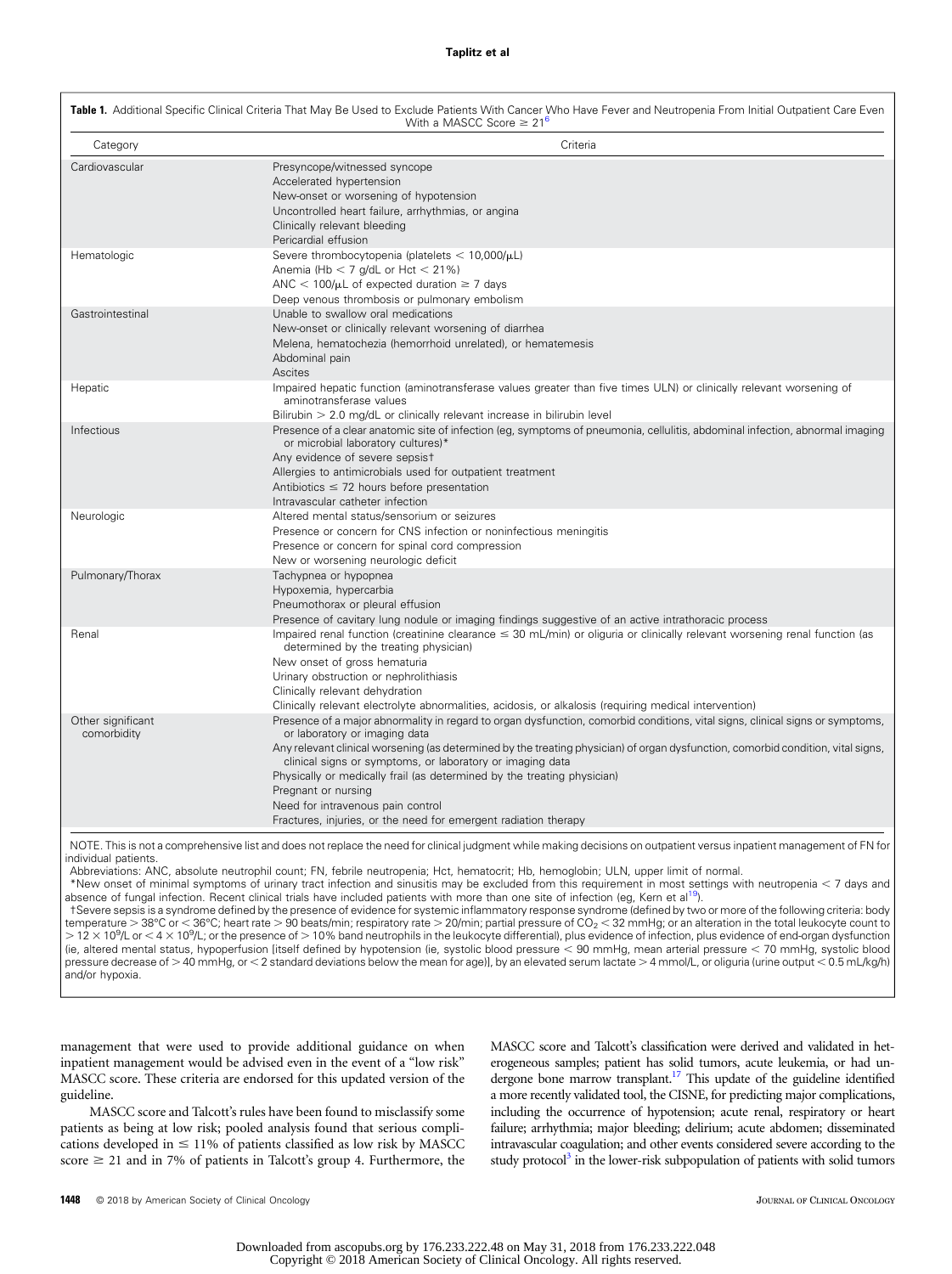<span id="page-6-0"></span>

|  | <b>Table 2.</b> MASCC Scoring System to Identify Patients With Cancer and FN at |  |
|--|---------------------------------------------------------------------------------|--|
|  | Low Risk of Medical Complications                                               |  |

| Characteristic                                                              | Score |
|-----------------------------------------------------------------------------|-------|
| Burden of FN with no or mild symptoms*                                      | 5     |
| No hypotension (ie, systolic blood pressure $> 90$ mmHg)                    | 5     |
| No chronic obstructive pulmonary diseaset                                   | 4     |
| Solid tumor or hematologic malignancy with no previous fungal<br>infection‡ |       |
| No dehydration requiring parenteral fluids                                  | 3     |
| Burden of FN with moderate symptoms*                                        | 3     |
| Outpatient status                                                           | 3     |
| Age $< 60$ years                                                            | 2     |

NOTE. Maximum score is 26; scores  $\geq$  21 indicate a low risk for medical complications.

Abbreviations: FN, febrile neutropenia; MASCC, Multinational Association for Supportive Care in Cancer.

\*Burden of febrile neutropenia refers to the general clinical status of the patient as influenced by the febrile neutropenic episode. It should be evaluated on the following scale: no or mild symptoms (score, 5), moderate symptoms (score, 3), and severe symptoms or moribund (score, 0). Scores of 3 and 5 are not cumulative.

†Chronic obstructive pulmonary disease means active chronic bronchitis, emphysema, decrease in forced expiratory volumes, or need for oxygen therapy and/or steroids and/or bronchodilators requiring treatment at the presentation of the febrile neutropenic episode.

‡Previous fungal infection means demonstrated fungal infection or empirically treated suspected fungal infection.

who appear to be stable and who had been treated with mild- to moderateintensity chemotherapy. Patients with acute leukemia, bone marrow transplant, and lymphomas treated with therapies other than cyclophosphamide, doxorubicin, vincristine, and prednisone were not included in the study population.

The CISNE tool was validated in a multicenter population of 1,133 patients with seemingly stable  $FN<sup>3</sup>$  $FN<sup>3</sup>$  $FN<sup>3</sup>$ . A quality assessment of the CISNE validation study was conducted using the Quality in Prognostic Studies tool. According to this tool, the CISNE study appeared to be at low risk of bias for all domains, although the original risk prediction model was limited to clinical variables routinely available at the time of first assessment, and the model may not be generalizable to patients with lymphoma, because they were not highly represented in the sample  $(n = 22)$ .

The net reclassification improvement of CISNE over MASCC was 32% in the overall validation sample. CISNE demonstrated better performance characteristics than the MASCC index and Talcott's rules ([Table 5\)](#page-8-0).

CISNE researchers also conducted an unplanned subgroup analysis that demonstrated the homogeneity of the odds ratios across all subgroups of cancer and infection type within their study population.

#### Clinical Question 3

What psychosocial and logistic conditions must be met for patients to be eligible for outpatient management?

Recommendation 3.1. Patients with FN who are eligible for discharge and outpatient management must also meet the following psychosocial and logistic requirements:

- $\circ$  Residence  $\leq$  1 hour or  $\leq$  30 miles (48 km) from clinic or hospital
- $\circ$  Patient's primary care physician or oncologist agrees to outpatient management
- $\circ$  Able to comply with logistic requirements, including frequent clinic visits
- $\circ$  Family member or caregiver at home 24 h/d
- $\circ$  Access to a telephone and transportation 24 h/d
- $\circ$  No history of noncompliance with treatment protocols
- The following additional measures are recommended:
	- $\circ$  Frequent evaluation for at least 3 days in clinic or at home
	- $\circ$  Daily or frequent telephone contact to verify (by home thermometry) that fever resolves
	- $\circ$  Monitoring of ANC and platelet count for myeloid reconstitution
	- $\circ$  Frequent return visits to clinic
- Patients should be evaluated for admission to the hospital if any of the following occur: patients do not defervesce after 2 to 3 days of an initial, empirical, broad-spectrum antibiotic regimen, fever recurrence after a period of defervescence, new signs or symptoms of infection, use of oral medications is no longer possible or tolerable, change in the empirical regimen or an additional antimicrobial drug becomes necessary, or microbiologic tests identify species not susceptible to the initial regimen.

(Type of recommendation: consensus-based, benefits outweigh harms; Evidence quality: low; Strength of recommendation: moderate)

Literature analysis and clinical interpretation. These recommendations were based on the expert opinion of the Expert Panel members and on exclusion criteria used in studies of the safety and efficacy of outpatient therapy.

#### Clinical Question 4

Should patients with fever and neutropenia who are appropriate candidates for outpatient management receive their initial dose(s) of empirical antimicrobial(s) in the hospital or clinic and be observed, or can they be discharged immediately after evaluation?

Recommendation 4.1. In patients with fever and neutropenia who are appropriate candidates for outpatient management, the first dose of empirical therapy should be administered in the clinic, emergency department, or hospital department after fever has been documented and pretreatment blood samples drawn. (Type of recommendation: consensusbased, benefits outweigh harms; Evidence quality: low; Strength of recommendation: moderate)

#### Qualifying statements.

- a. Patients should be observed for  $\geq 4$  hours before discharge.
- b. Patients with FN and a low risk of medical complications, in whom fever is responding to inpatient IV empirical antibiotic treatment and the patient remains clinically stable, are considered eligible for transition to an outpatient regimen.

Literature review and analysis. No studies directly compared outcomes of immediate versus delayed discharge or different observation periods before discharge for outpatient empirical therapy for low-risk FN. In all studies of inpatient versus outpatient management, the initial antibacterial doses were administered before patients were discharged. One new study comparing inpatient versus outpatient management included administration of empirical antibiotics in hospital, as well as a waiting period of 24 hours before early discharge (Data Supplement). The findings of this study were consistent with a failure rate of 3% to 15% with the ambulatory strategy. $\frac{18}{3}$  $\frac{18}{3}$  $\frac{18}{3}$ 

Clinical interpretation. Given the lack of evidence for a waiting period prior to discharge for low-risk patients, the Expert Panel endorses consensus-based recommendations from the previous version of this guideline $<sup>6</sup>$  $<sup>6</sup>$  $<sup>6</sup>$  to administer the first dose of empirical therapy in the</sup> clinic, emergency department, or hospital department to verify the patient is stable and can tolerate the selected treatment regimen. The update panel also endorses the recommendation from the previous version of the guideline<sup>[6](#page-9-0)</sup> for observation of patients for  $\geq 4$  hours before discharge.

Where some patients and clinicians have preferred to begin empirical therapy with an IV regimen administered in the hospital, even for a low-risk FN, results of randomized clinical trials have demonstrated the safety and effectiveness of early discharge and a switch from IV to oral regimens 8, 24, or 48 hours after the initial IV infusion if the fever is responding and the patient remains clinically stable.<sup>[6](#page-9-0)</sup>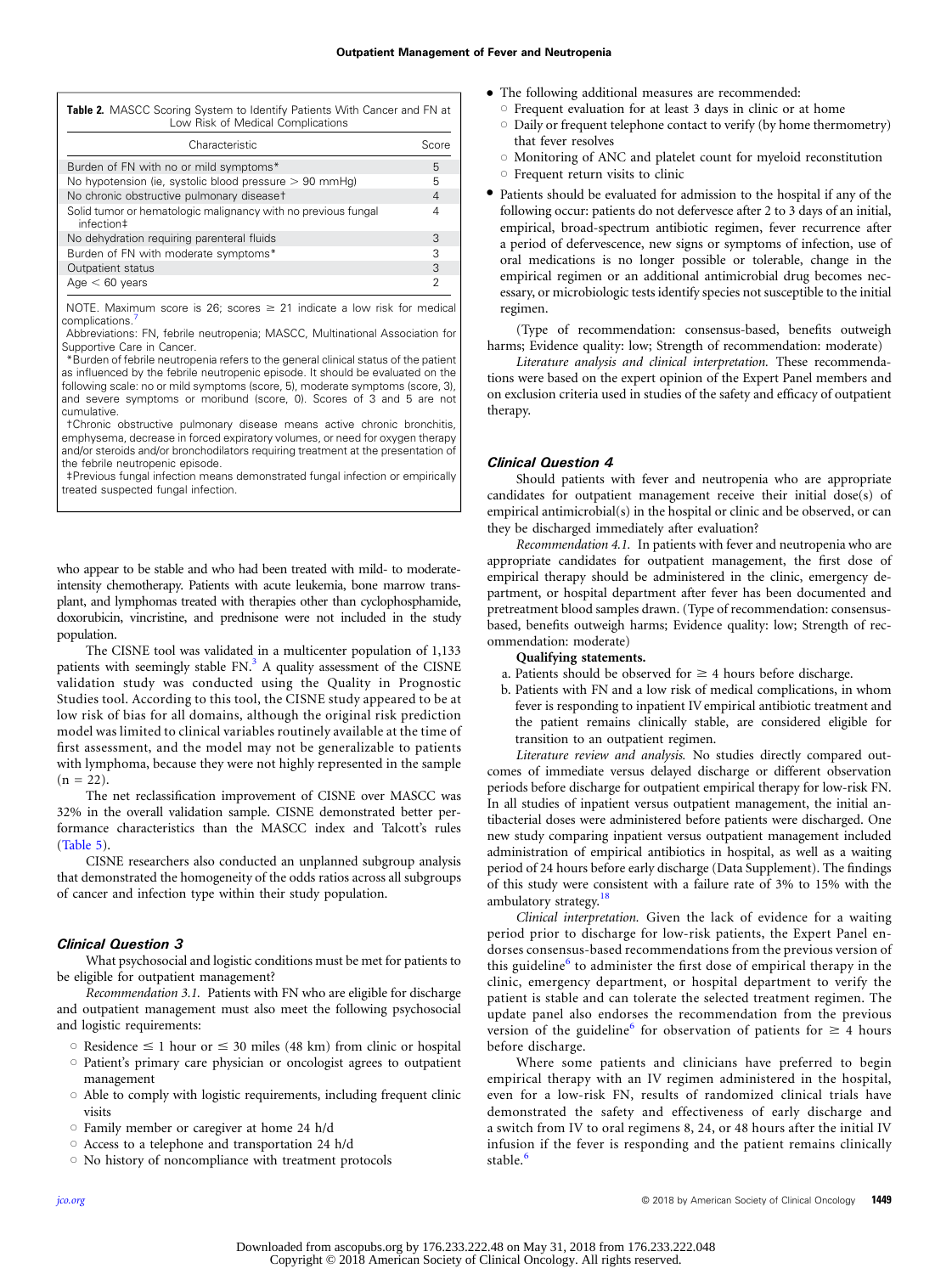<span id="page-7-0"></span>

| Group | Characteristic                                                              |
|-------|-----------------------------------------------------------------------------|
|       | Inpatients (at the time of fever onset)                                     |
|       | Outpatients with acute comorbidity requiring, by<br>itself, hospitalization |
| III   | Outpatients without comorbidity but with<br>uncontrolled cancer             |
| $N^*$ | Outpatients with cancer controlled and without<br>comorbidity               |

#### Clinical Question 5

What antimicrobials are recommended for outpatient empirical therapy in patients with FN?

Recommendation 5.1. For patients with FN who are undergoing outpatient antibiotic treatment, oral empirical therapy with a fluoroquinolone (ie, ciprofloxacin or levofloxacin) plus amoxicillin/clavulanate (or plus clindamycin for those with a penicillin allergy) is recommended. (Type of recommendation: evidence and consensus-based, benefits outweigh harms; Evidence quality: intermediate; Strength of recommendation: moderate)

#### Qualifying statements:

- The use of a fluoroquinolone alone as initial empirical therapy for outpatient management of FN is not recommended; however, some studies have shown that monotherapy may be effective in low-risk outpatients.<sup>[19,20](#page-10-0)</sup>
- In the setting of a high prevalence of ESBL-producing gram-negative bacilli or fluoroquinolone resistance, hospital admission and initial empirical antibacterial treatment with a carbapenem should be considered.<sup>[21](#page-10-0)</sup> Similarly, in a setting of high prevalence of other resistant organisms such as MRSA and VRE and concern for specific, active infection with entities such as pneumonia-causing pathogens or central line–associated bloodstream infection, hospital admission and targeted therapy should be considered.

Literature review and analysis. The previous version of this guideline<sup>[6](#page-9-0)</sup> included 10 meta-analyses with the following main findings:

- A similar level of safety and efficacy with oral versus IV regimens as initial empirical therapy;
- No better survival or therapeutic success, yet increased toxicity from adding an aminoglycoside to a broad-spectrum  $\beta$ -lactam active against Pseudomonas aeruginosa; and
- No decrease in overall or infection-related mortality or fever duration from adding a drug targeted against gram-positive bacteria to a  $\beta$ -lactam with or without an aminoglycoside.
- Although outpatient IV therapy is widely available, oral drugs are more convenient, less costly, and preferred by many patients and clinicians to treat low-risk FN in the outpatient setting.

| <b>Table 4.</b> The Clinical Index of Stable Febrile Neutropenia                  |               |  |  |  |
|-----------------------------------------------------------------------------------|---------------|--|--|--|
| Explanatory Variable*                                                             | No. of Points |  |  |  |
| Eastern Cooperative Oncology Group<br>performance status $\geq 2$                 | 2             |  |  |  |
| Chronic obstructive pulmonary disease                                             |               |  |  |  |
| Chronic cardiovascular disease                                                    |               |  |  |  |
| National Cancer Institute Common Toxicity<br>Criteria mucositis of grade $\geq 2$ |               |  |  |  |
| Monocytes $<$ 200/ $\mu$ L                                                        |               |  |  |  |
| Stress-induced hyperglycemia                                                      | 2             |  |  |  |

\*The six variables are integrated into a score ranging from 0 to 8, which classifies patients into three prognostic classes: low risk (0 points), intermediate risk (1 to 2 points), and high risk ( $\geq$  3 points).

An update of the meta-analysis that examined empirical antibiotics targeting gram-positive bacteria for the treatment of patients with cancer who had FN included no new studies. $22$  An update of the meta-analysis that assessed adding an aminoglycoside to a broad-spectrum  $\beta$ -lactam active against P. aeruginosa included three new studies but reaffirmed the finding that adding an aminoglycoside is not beneficial. $23$ 

Clinical interpretation. The panel chose to recommend a fluoroquinolone plus amoxicillin-clavulanate (with qualifiers) because the largest and most convincing body of evidence for the safety and efficacy of oral, outpatient, empirical therapy for FN is from studies that used this combination. Based on the updated meta-analyses included in this review, the revised guideline confirms that routine empirical addition of targeted antibiotics for treatment of gram-positive organisms does not improve outcomes for patients with cancer and FN,<sup>[22](#page-10-0)</sup> and that adding an aminoglycoside to a broad-spectrum β-lactam active against P. aeruginosa is not beneficial.<sup>[23](#page-10-0),[24](#page-10-0)</sup> The recommendations of the previous version of the guideline remain unchanged.<sup>[6](#page-9-0)</sup>

#### Clinical Question 6

Should low-risk outpatients with FN who do not defervesce after 2 to 3 days of an initial empirical broad-spectrum antibiotic regimen (ie, patients who are experiencing persistent neutropenic fever) be considered for hospitalization or continue to be treated on an outpatient basis?

Recommendation 6.1. Low-risk outpatients with FN who do not defervesce after 2 to 3 days of an initial, empirical, broad-spectrum antibiotic regimen should be re-evaluated to detect and treat a new or progressing anatomic site of infection and be considered for hospitalization.

Patients should also be evaluated for admission to the hospital if any of the following occur: fever recurrence after a period of defervescence, new signs or symptoms of infection, use of oral medications is no longer possible or tolerable, change in the empirical regimen or an additional antimicrobial drug becomes necessary, blood cultures drawn on presentation become positive, or microbiologic tests identify species not susceptible to the initial regimen.

(Type of recommendation: consensus-based, benefits outweigh harms; Evidence quality: low; Strength of recommendation: moderate)

Literature review and analysis. The update panel endorses this consensus-based recommendation from the original guideline. A full evidence review of alternative strategies to manage persistent neutropenic fever was outside the scope of this guideline.

### **DISCUSSION**

This updated guideline includes the latest evidence on outpatient management of fever and neutropenia in adult patients undergoing treatment of malignancy. Guidance is provided to assist clinicians in identifying patients who may be candidates for outpatient management of fever and neutropenia, based on clinical criteria and/or validated scoring systems. A newly validated tool is recommended as an option for this update of the guideline; the CISNE can be used in the population of patients with FN who appear to be stable after chemotherapy for treatment of solid tumors. The CISNE can improve classification of this low-risk group of patients, relative to tools that have been previously endorsed.

With the addition of few new studies to the evidence base, the update Expert Panel continued to endorse previous recommendations related to the treatment of patients with fever and neutropenia, including timing and type of antibiotic administration, and other related recommendations. Limited new data continue to support administration of antibiotics as soon as possible; the Expert Panel has continued to endorse a strong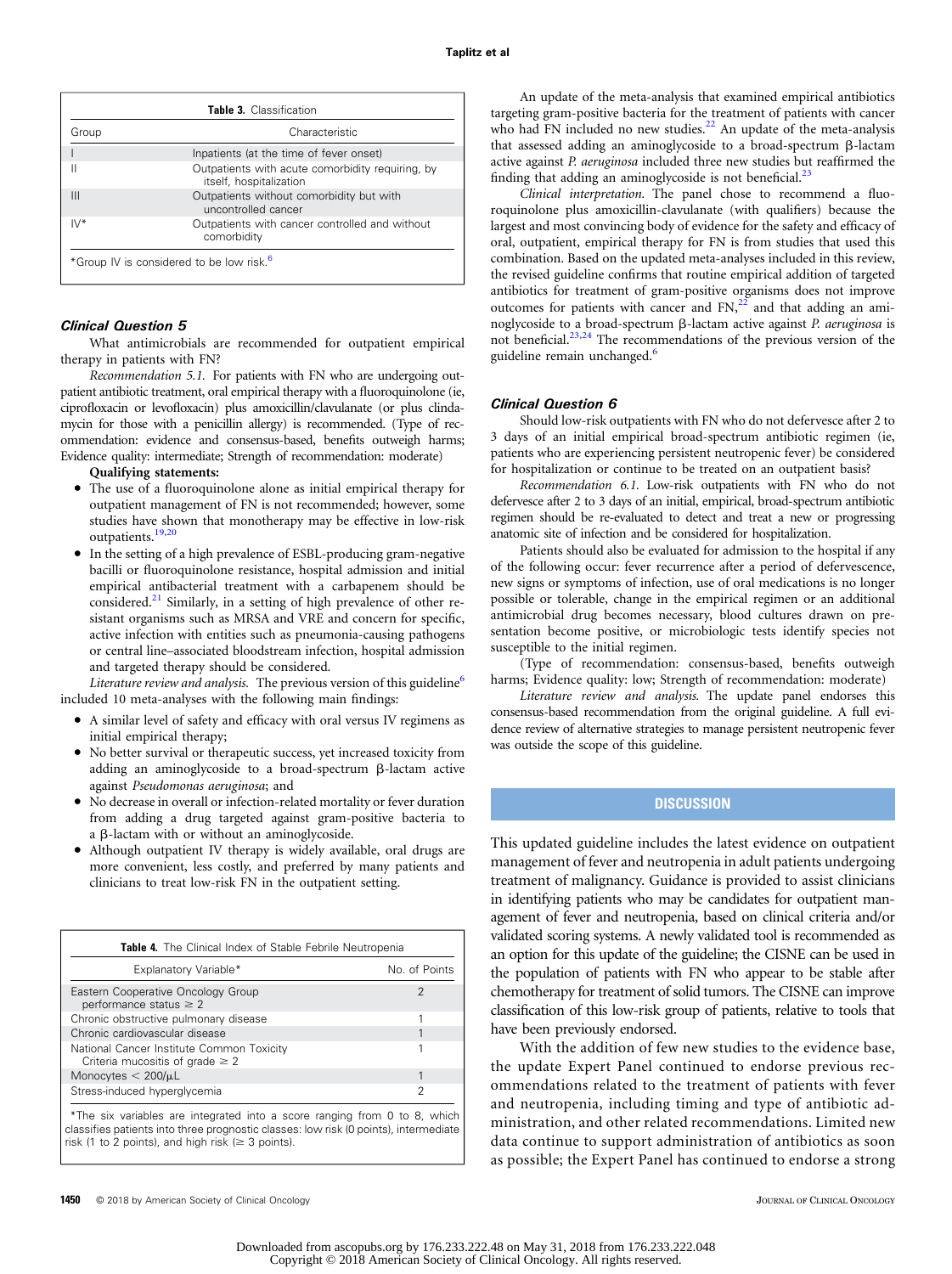#### Outpatient Management of Fever and Neutropenia

<span id="page-8-0"></span>

|                         |             |             |            |            |           |           | Table 5. Test Performance Characteristics for CISNE, MASCC Index, and Talcott's Rules in a Population of Seemingly Stable Patients With Solid Tumors. <sup>3</sup> |
|-------------------------|-------------|-------------|------------|------------|-----------|-----------|--------------------------------------------------------------------------------------------------------------------------------------------------------------------|
| Scale                   | Sensitivity | Specificity | <b>PPV</b> | <b>NPV</b> | nLR       | nLR       | AUC-ROC (95% CI)                                                                                                                                                   |
| CISNE (cutoff $\geq$ 3) | 77.7        | 78.4        | 36.1       | 95.7       | 3.6       | 0.28      | 0.868 (0.827 to 0.903)                                                                                                                                             |
| MASCC $(< 21$ points)   | 34.8        | 86.9        | 29.3       | 89.6       | 2.67      | 0.75      | 0.721 (0.669 to 0.768)                                                                                                                                             |
| MASCC $(< 24$ points)   | 64.4        | 68.6        | 24.1       | 92.6       | 2.05      | 0.52      |                                                                                                                                                                    |
| Talcott (high risk)     | <b>NR</b>   | <b>NR</b>   | <b>NR</b>  | <b>NR</b>  | <b>NR</b> | <b>NR</b> | 0.652 (0.598 to 0.703)                                                                                                                                             |

Abbreviations: AUC, area under the curve; CISNE, Clinical Index of Stable Febrile Neutropenia; MASCC, Multinational Association for Supportive Care in Cancer; nLR, negative likelihood ratio; NPV, negative predictive value; NR, not reported; pLR, positive likelihood ratio; PPV, positive predictive value; ROC, receiver operator characteristic.

recommendation to administer antibiotics within 1 hour of presentation with fever. Additionally, a new meta-analysis of data regarding the serum biomarker of infection procalcitonin demonstrated that this biomarker had a fair level of diagnostic accuracy; however, the Expert Panel concluded that more research would be needed before serum biomarkers can be used as diagnostic tools to help determine if antibiotics are indicated. ASCO will continue to monitor the literature for new information and update this guideline at regular intervals. This update of the guideline focused on outpatient management of fever and neutropenia, whereas the previous version of this guideline $\delta$  also included recommendations for antimicrobial prophylaxis. ASCO and IDSA plan to update the guideline on antimicrobial prophylaxis in a separate, forthcoming publication.

### PATIENT AND CLINICIAN COMMUNICATION

Recommendations throughout this document are aimed at a target audience of oncologists, infectious disease specialists, emergency medicine physicians, nurses, and advanced practice providers. The patient representative included in our Expert Panel highlighted the importance of communication between these clinicians and inpatients and outpatients regarding education about safety practices, what patients need to be aware of to communicate with clinicians, and expectations of patient and/or caregiver responsibility once the patient is discharged. Across the recommendations contained within this guideline, the patient representative highlighted that psychosocial and logistic requirements for outpatient management should be provided to patients and caregivers.

Furthermore, it is important to have specific take-home guidelines for patients and/or caregivers to follow in the event that fever has responded to the initial IV infusion and the patient is clinically stable for discharge. This could be in the form of a basic chart that could be used by clinicians and modified, as necessary, for individual patients.

Finally, patient input also identified the importance of providing talking points to patients and their caregivers in the event of a febrile patient's visit to the emergency department of clinic, so that clinicians will be alerted immediately, avoiding potentially long wait times for triage.

For additional information and strategies for patient and clinician communication, please see ASCO's consensus guideline regarding this topic.<sup>[25](#page-10-0)</sup>

### HEALTH DISPARITIES

Although ASCO clinical practice guidelines represent expert recommendations on the best practices in disease management to provide the highest level of cancer care, it is important to note that many patients have limited access to medical care. Racial and ethnic disparities in health care contribute significantly to this problem in the United States. Patients with cancer who are members of racial or ethnic minorities suffer disproportionately from comorbidities, experience more substantial obstacles to receiving care, are more likely to be uninsured, and are at greater risk of receiving care of poor quality than are others in the United States.<sup>[26-29](#page-10-0)</sup> Many other patients lack access to care because of their geographic location and distance from appropriate treatment facilities. Awareness of these disparities in access to care should be considered in the context of this clinical practice guideline, and health care providers should strive to deliver the highest level of cancer care to these vulnerable populations.

### MULTIPLE CHRONIC CONDITIONS

Creating evidence-based recommendations to inform treatment of patients with additional chronic conditions, a situation in which the patient may have two or more such conditions—referred to as multiple chronic conditions (MCC)—is challenging. Patients with MCC are a complex and heterogeneous population, making it difficult to account for all the possible permutations to develop specific recommendations for care. In addition, the best available evidence for treating index conditions, such as cancer, is often from clinical trials whose study selection criteria may exclude these patients to avoid potential interaction effects or confounding of results associated with MCC. As a result, the reliability of outcome data from these studies may be limited, thereby creating constraints for expert groups to make recommendations for care in this heterogeneous patient population.

Many patients for whom guideline recommendations apply present with MCC; therefore, any treatment plan needs to take into account the complexity and uncertainty created by the presence of MCC and highlight the importance of shared decision making regarding guideline use and implementation. Therefore, in consideration of recommended care for the target index condition, clinicians should review all other chronic conditions present in the patient and take those conditions into account when formulating the treatment and follow-up plan.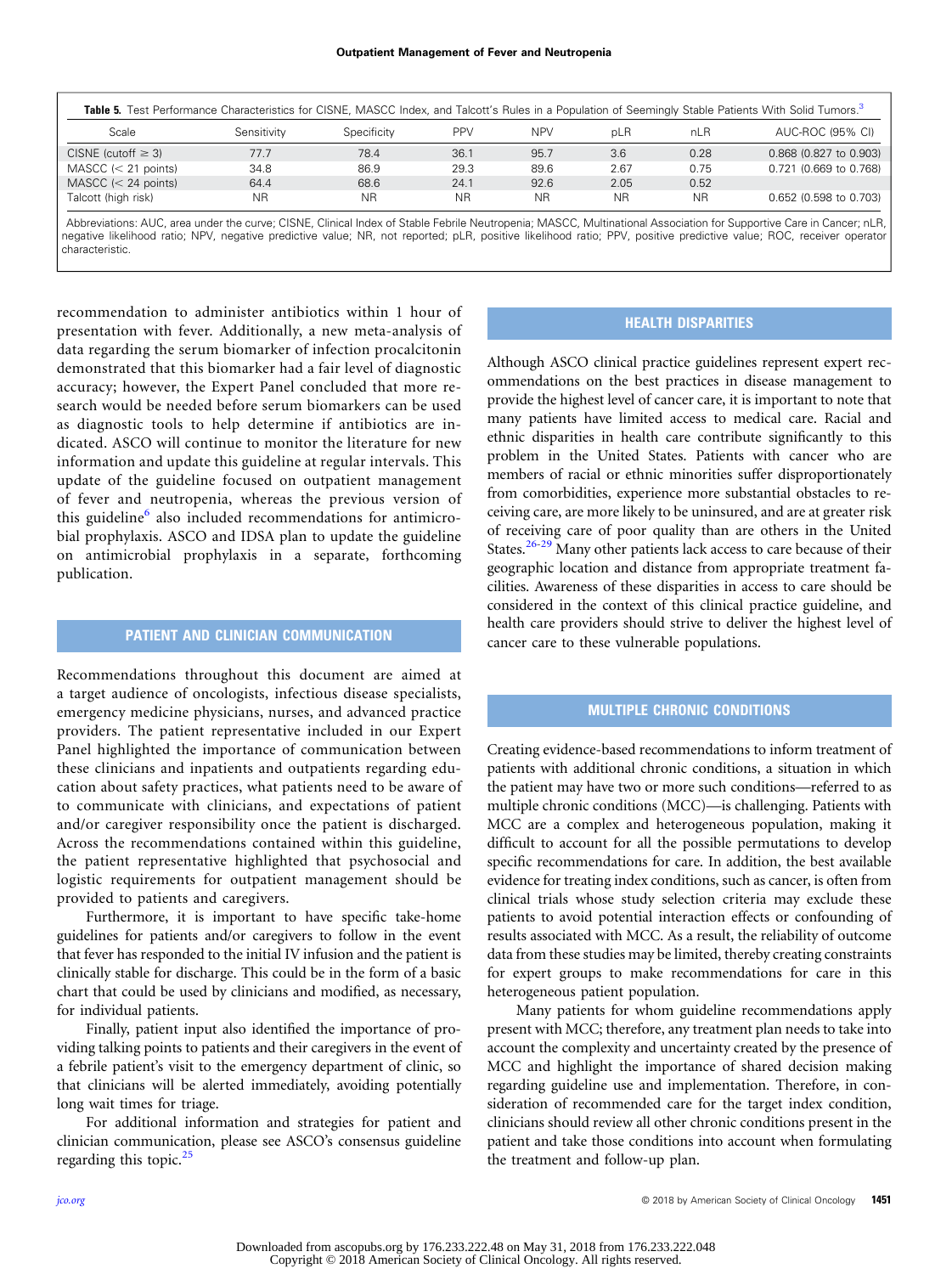<span id="page-9-0"></span>In light of these considerations, practice guidelines should provide information on how to apply the recommendations for patients with MCC, perhaps as a qualifying statement for recommended care. This may mean that some or all of the recommended care options are modified or not applied, as determined by best practice in consideration of any MCC.

## COST IMPLICATIONS

The burden of a cancer diagnosis extends beyond the physical and psychological effects of the disease, and the social and financial effects of cancer, cancer treatment, and supportive care on the patient and family can be profound for patients worldwide. $30$  The out-of-pocket expenses incurred by patients for accessing care can range widely and can affect patients' financial well-being significantly.<sup>31</sup> In particular, patients with cancer who experience extreme financial toxicity such as bankruptcy, these financial effects can be associated with increased mortality.<sup>32</sup> The financial consequences associated with diagnostic and treatment choices for patients with cancer who have FN rarely are associated with significant costs. However, the cost implications of mismanagement of a patient with cancer who has FN and who subsequently requires intensive care or prolonged hospital stays can be substantial. While discussions about the costs of cancer supportive care commonly focus on balancing the potential to save and extend lives against the costs to society or payers, the low cost of most interventions discussed in this guideline and their potential effect on infectious complications suggest that they have a favorable costbenefit ratio even without formal evaluations.

### GUIDELINE IMPLEMENTATION

ASCO guidelines are developed for implementation across health settings. Barriers to implementation include the need to increase awareness of the guideline recommendations among front-line practitioners and survivors of cancer and caregivers, and also to provide adequate services in the face of limited resources. A reviewer of this guideline noted that implementation of some of these recommendations, such the initiation of a health care provider assessment within 15 minutes of triage, will be difficult given insufficient resources in busy emergency departments. The guideline Bottom Line Box was designed to facilitate implementation of recommendations. This guideline will be distributed widely through the ASCO Practice Guideline Implementation Network. ASCO guidelines are posted on the ASCO Web site and most often published in JCO and the Journal of Oncology Practice.

### ADDITIONAL RESOURCES

More information, including a Data Supplement with additional evidence tables, a Methodology Supplement with information about evidence quality and strength of recommendations, slide sets, and clinical tools and resources, is available at [www.asco.org/](http://www.asco.org/supportive-care-guidelines) [supportive-care-guidelines](http://www.asco.org/supportive-care-guidelines) and [www.asco.org/guidelineswiki.](http://www.asco.org/guidelineswiki) Patient information is available at [www.cancer.net.](http://www.cancer.net) Visit [www.asco.](http://www.asco.org/guidelineswiki) [org/guidelineswiki](http://www.asco.org/guidelineswiki) to provide comments on the guideline or to submit new evidence.

### Related ASCO Guidelines

- Integrat[io](#page-10-0)n [of Palliative Care into Standard](http://ascopubs.org/doi/10.1200/JCO.2016.70.1474) Oncology [Practice33](http://ascopubs.org/doi/10.1200/JCO.2016.70.1474) (http://ascopubs.org/doi/10.1200/ JCO.2016.70.1474)
- Reco[mm](#page-10-0)e[ndations for the use of WBC gro](http://ascopubs.org/doi/10.1200/JCO.2015.62.3488)wth factors update<sup>34</sup> [\(http://as](http://ascopubs.org/doi/10.1200/JCO.2015.62.3488)copubs.org/doi/10.1200/ JCO.2015.62.3488)
- Centr[al](#page-10-0) v[enous catheter care for the patien](http://ascopubs.org/doi/10.1200/JCO.2012.45.5733)t with cancer<sup>35</sup> [\(http://as](http://ascopubs.org/doi/10.1200/JCO.2012.45.5733)copubs.org/doi/10.1200/ JCO.2012.45.5733)
- Antimicrobial prophylaxis and outpatient management of fever and [neutropenia in adults treated for](http://ascopubs.org/doi/10.1200/JCO.2012.45.8661) [malignancy](http://ascopubs.org/doi/10.1200/JCO.2012.45.8661)<sup>6</sup>(http://ascopubs.org/doi/10.1200/ JCO.2012.45.8661)
- Patient-Clinician Communication<sup>25</sup> (http://ascopubs. org/doi/10.1200/JCO.2017.75.2311)

#### AUTHORS' DISCLOSURES OF POTENTIAL CONFLICTS OF INTEREST

Disclosures provided by the authors are available with this article at [jco.org](http://jco.org).

### AUTHOR CONTRIBUTIONS

Manuscript writing: All authors Final approval of manuscript: All authors

#### **REFERENCES**

1. Sievers EL, Dale DC, Bolyard AA, et al: Types of severe chronic neutropenia. [https://www.](https://www.neutropenia.ca/about/types-of-neutropenia) [neutropenia.ca/about/types-of-neutropenia](https://www.neutropenia.ca/about/types-of-neutropenia)

2. Bow E, Marr KA, Thorner AR: Overview of neutropenic fever syndrome. [https://www.uptodate.com/](https://www.uptodate.com/contents/overview-of-neutropenic-fever-syndromes) [contents/overview-of-neutropenic-fever-syndromes](https://www.uptodate.com/contents/overview-of-neutropenic-fever-syndromes)

3. Carmona-Bayonas A, Jiménez-Fonseca P, Virizuela Echaburu J, et al: Prediction of serious complications in

patients with seemingly stable febrile neutropenia: Validation of the Clinical Index of Stable Febrile Neutropenia in a prospective cohort of patients from the FINITE study. J Clin Oncol 33:465-471, 2015

4. Kuderer NM, Dale DC, Crawford J, et al: Mortality, morbidity, and cost associated with febrile neutropenia in adult cancer patients. Cancer 106: 2258-2266, 2006

5. Legrand M, Max A, Peigne V, et al: Survival in neutropenic patients with severe sepsis or septic shock. Crit Care Med 40:43-49, 2012

6. Flowers CR, Seidenfeld J, Bow EJ, et al: Antimicrobial prophylaxis and outpatient management of fever and neutropenia in adults treated for malignancy: American Society of Clinical Oncology clinical practice guideline. J Clin Oncol 31:794-810, 2013

7. Freifeld AG, Bow EJ, Sepkowitz KA, et al: Clinical practice guideline for the use of antimicrobial agents in neutropenic patients with cancer: 2010 Update by the Infectious Diseases Society of America. Clin Infect Dis 52:e56-e93, 2011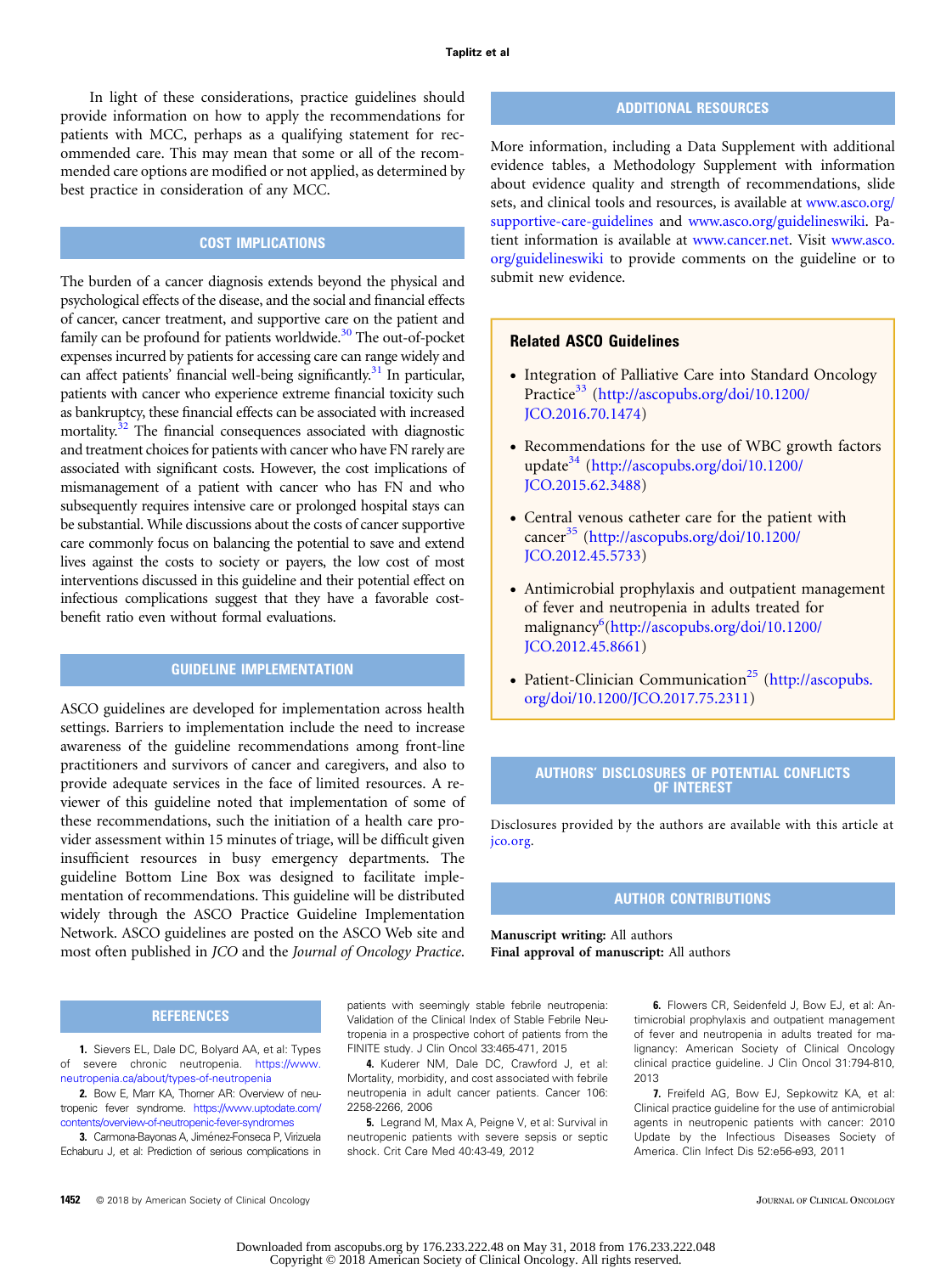<span id="page-10-0"></span>8. Shiffman RN, Michel G, Rosenfeld RM, et al: Building better guidelines with BRIDGE-Wiz: Development and evaluation of a software assistant to promote clarity, transparency, and implementability. J Am Med Inform Assoc 19:94-101, 2012

9. Shojania KG, Sampson M, Ansari MT, et al: How quickly do systematic reviews go out of date? A survival analysis. Ann Intern Med 147:224-233, 2007

10. Bucaneve G, Micozzi A, Picardi M, et al: Results of a multicenter, controlled, randomized clinical trial evaluating the combination of piperacillin/ tazobactam and tigecycline in high-risk hematologic patients with cancer with febrile neutropenia. J Clin Oncol 32:1463-1471, 2014

11. Hoeboer SH, van der Geest PJ, Nieboer D, et al: The diagnostic accuracy of procalcitonin for bacteraemia: a systematic review and meta-analysis. Clin Microbiol Infect 21:474-481, 2015

12. Whiting P, Rutjes AW, Reitsma JB, et al: The development of QUADAS: A tool for the quality assessment of studies of diagnostic accuracy included in systematic reviews. BMC Med Res Methodol 3: 25, 2003

13. García de Guadiana-Romualdo L, Español-Morales I, Cerezuela-Fuentes P, et al: Value of lipopolysaccharide binding protein as diagnostic marker of infection in adult cancer patients with febrile neutropenia: Comparison with C-reactive protein, procalcitonin, and interleukin 6. Support Care Cancer 23:2175-2182, 2015

14. Perron T, Emara M, Ahmed S: Time to antibiotics and outcomes in cancer patients with febrile neutropenia. BMC Health Serv Res 14:162, 2014

15. Rosa RG, Goldani LZ: Cohort study of the impact of time to antibiotic administration on mortality in patients with febrile neutropenia. Antimicrob Agents Chemother 58:3799-3803, 2014

16. Horasan ES, Ersoz G, Tombak A, et al: Bloodstream infections and mortality-related factors in febrile neutropenic cancer patients. Med Sci Monit 17:CR304-CR309, 2011

17. Carmona-Bayonas A, Gómez J, González-Billalabeitia E, et al: Prognostic evaluation of febrile neutropenia in apparently stable adult cancer patients. Br J Cancer 105:612-617, 2011

18. Hocking C, Taylor A, Hayward A: Early discharge and ambulatory care of low-risk patients with neutropenic fever in Australia. Intern Med J 43: 591-595, 2013

19. Kern WV, Marchetti O, Drgona L, et al: Oral antibiotics for fever in low-risk neutropenic patients with cancer: A double-blind, randomized, multicenter trial comparing single daily moxifloxacin with twice daily ciprofloxacin plus amoxicillin/clavulanic acid combination therapy–EORTC infectious diseases group trial XV. J Clin Oncol 31:1149-1156, 2013

20. Rolston KV, Frisbee-Hume SE, Patel S, et al: Oral moxifloxacin for outpatient treatment of lowrisk, febrile neutropenic patients. Support Care Cancer 18:89-94, 2010

21. Vardakas KZ, Tansarli GS, Rafailidis PI, et al: Carbapenems versus alternative antibiotics for the treatment of bacteraemia due to Enterobacteriaceae producing extended-spectrum b-lactamases: A systematic review and meta-analysis. J Antimicrob Chemother 67:2793-2803, 2012

22. Paul M, Dickstein Y, Borok S, et al: Empirical antibiotics targeting Gram-positive bacteria for the treatment of febrile neutropenic patients with cancer. Cochrane Database Syst Rev (1):CD003914, 2014

23. Paul M, Dickstein Y, Schlesinger A, et al: Betalactam versus beta-lactam-aminoglycoside combination therapy in cancer patients with neutropenia. Cochrane Database Syst Rev (6):CD003038, 2013

24. Rhodes A, Evans LE, Alhazzani W, et al: Surviving Sepsis Campaign: International guidelines for management of sepsis and septic shock: 2016. Crit Care Med 45:486-552, 2017

25. Gilligan T, Coyle N, Frankel RM, et al: Patientclinician communication: American Society of Clinical Oncology Consensus Guideline. J Clin Oncol 35: 3618-3632, 2017

26. American Cancer Society. Cancer facts and figures for African Americans 2016-2018. Atlanta, GA, American Cancer Society, 2016

27. Howlader N, Noone AM, Krapcho M, et al: SEER Cancer Statistics Review, 1975-2013,. Bethesda, MD, National Cancer Institute, 2016 [http://seer.cancer.](http://seer.cancer.gov/csr/1975_2013/) [gov/csr/1975\\_2013/](http://seer.cancer.gov/csr/1975_2013/)

28. US Cancer Statistics Working Group: United States Cancer Statistics: 1999–2012 Incidence and Mortality Web-based Report. Atlanta, GA: US Department of Health and Human Services, Centers for Disease Control and Prevention, and National Cancer Institute, 2015

29. Mead H, Cartwright-Smith L, Jones K, et al. Racial and Ethnic Disparities in U.S. Health Care: A Chartbook. New York, NY, The Commonwealth Fund, 2008

30. Jemal A, Bray F, Center MM, et al: Global cancer statistics. CA Cancer J Clin 61:69-90, 2011

31. Ramsey S, Blough D, Kirchhoff A, et al: Washington State cancer patients found to be at greater risk for bankruptcy than people without a cancer diagnosis. Health Aff (Millwood) 32: 1143-1152, 2013

32. Ramsey SD, Bansal A, Fedorenko CR, et al: Financial insolvency as a risk factor for early mortality among patients with cancer. J Clin Oncol 34:980-986, 2016

33. Ferrell BR, Temel JS, Temin S, et al: Integration of palliative care into standard oncology care: American Society of Clinical Oncology clinical practice guideline update. J Clin Oncol 35:96-112, 2017

34. Smith TJ, Bohlke K, Lyman GH, et al: Recommendations for the Use of WBC Growth Factors: American Society of Clinical Oncology Clinical Practice Guideline Update. J Clin Oncol 33:3199-3212, 2015

35. Schiffer CA, Mangu PB, Wade JC, et al: Central venous catheter care for the patient with cancer: American Society of Clinical Oncology clinical practice guideline. J Clin Oncol 31:1357-1370, 2013

#### **Affiliations**

Randy A. Taplitz, UC San Diego Health, La Jolla, CA; Erin B. Kennedy, American Society of Clinical Oncology, Alexandria, VA; Eric J. Bow, CancerCare Manitoba, Winnipeg, Manitoba, Canada; Jennie Crews, Seattle Cancer Care Alliance, Seattle, WA; Charise Gleason, Winship Cancer Institute; Amelia A. Langston, Emory University School of Medicine; and Christopher R. Flowers, Emory University School of Medicine, Atlanta GA; Douglas K. Hawley, University of Cincinnati and Veterans Affairs Medical Center, Cincinnati, OH; Loretta J. Nastoupil and Kenneth Rolston, MD Anderson Cancer Center, Houston, TX; Michelle Rajotte, The Leukemia and Lymphoma Society, Rye Brook, NY; and Lynne Strasfeld, Oregon Health and Science University, Portland, OR.

a - a - a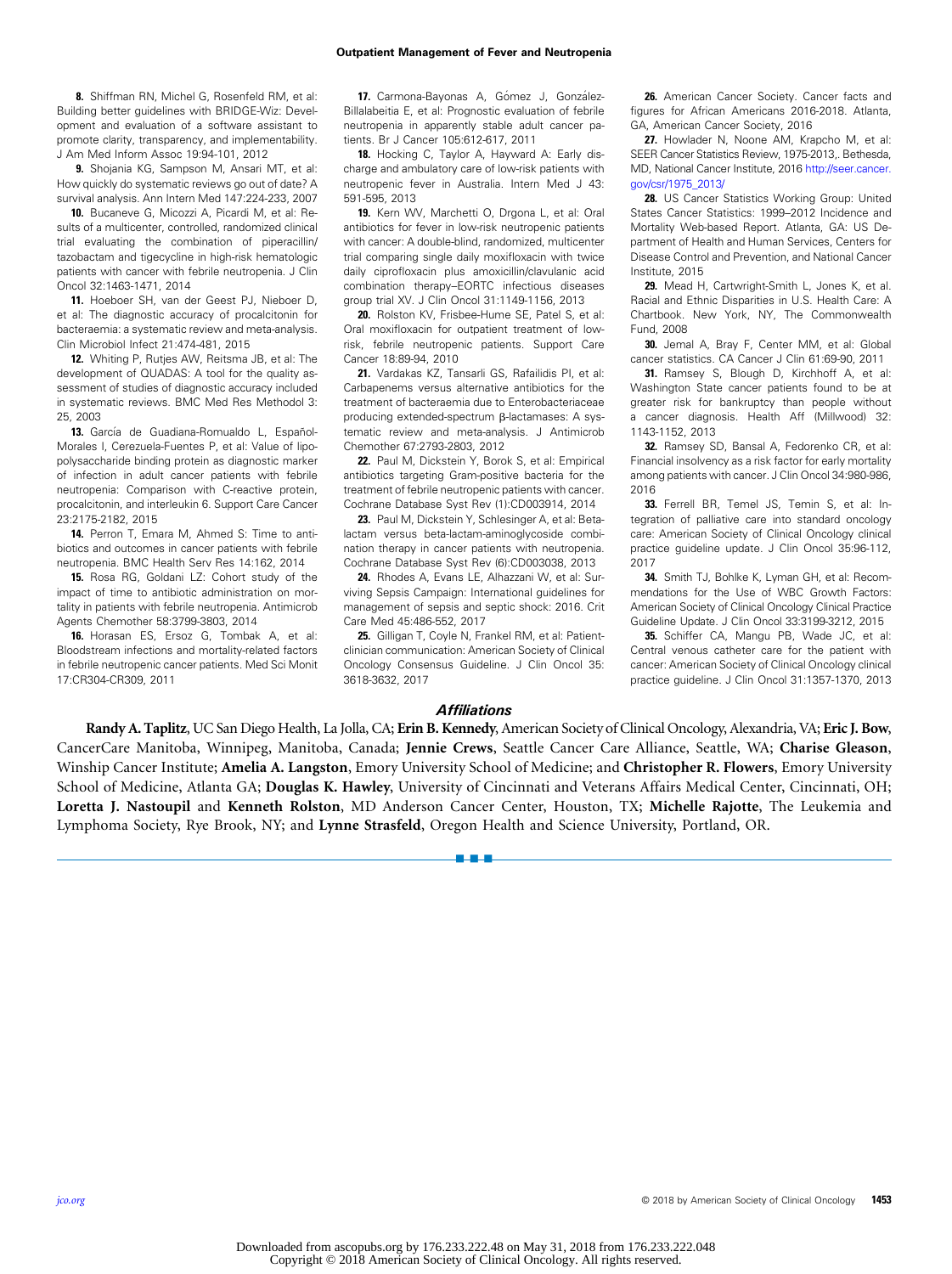#### Taplitz et al

#### AUTHORS' DISCLOSURES OF POTENTIAL CONFLICTS OF INTEREST

### Outpatient Management of Fever and Neutropenia in Adults Treated for Malignancy: American Society of Clinical Oncology and Infectious Diseases Society of America Clinical Practice Guideline Update

The following represents disclosure information provided by authors of this manuscript. All relationships are considered compensated. Relationships are self-held unless noted. I = Immediate Family Member, Inst = My Institution. Relationships may not relate to the subject matter of this manuscript. For more information about ASCO's conflict of interest policy, please refer to [www.asco.org/rwc](http://www.asco.org/rwc) or [ascopubs.org/jco/site/ifc](http://ascopubs.org/jco/site/ifc).

Randy A. Taplitz Consulting or Advisory Role: Merck Research Funding: Chimerix (Inst) Travel, Accommodations, Expenses: Merck

Erin B. Kennedy No relationship to disclose

Eric J. Bow Honoraria: GLyPharma Consulting or Advisory Role: GLyPharma (Inst), Merck Frosst Speakers' Bureau: Pfizer Travel, Accommodations, Expenses: Pfizer, Cidara Therapeutics

Jennie Crews No relationship to disclose

Charise Cleason No relationship to disclose

Douglas K. Hawley Consulting or Advisory Role: Celgene

Amelia A. Langston Honoraria: Pfizer Consulting or Advisory Role: Astellas Pharma Research Funding: Chimerix, Merck, Astellas Pharma, Gilead Sciences, Incyte Travel, Accommodations, Expenses: Astellas Pharma

Loretta J. Nastoupil

Honoraria: Celgene, TG Therapeutics, Gilead Sciences, Roche, Abbvie, Pharmacyclics Research Funding: TG Therapeutics, Janssen Biotech, Celgene, Abbvie, Roche, Karus Therapeutics

Michelle Rajotte Consulting or Advisory Role: Pfizer (Inst) Travel, Accommodations, Expenses: Amber Pharmacy

Kenneth Rolston Honoraria: Allergan, Shionogi Pharma, The Medicines Company Research Funding: Merck, JMI Laboratories, Allergan

Lynne Strasfeld Research Funding: Merck Sharp & Dohme

#### Christopher R. Flowers

Consulting or Advisory Role: OptumRx, Seattle Genetics, Bayer, Gilead Sciences, Spectrum Pharmaceuticals, Karyopharm Therapeutics Research Funding: Acerta Pharma (Inst), Infinity Pharmaceuticals (Inst), Onyx (Inst), Janssen Oncology (Inst), Gilead Sciences (Inst), Celgene (Inst), TG Therapeutics (Inst), Roche (Inst), Pharmacyclics (Inst), Abbvie (Inst), Immune Design (Inst) Travel, Accommodations, Expenses: Gilead Sciences, Celgene, Roche